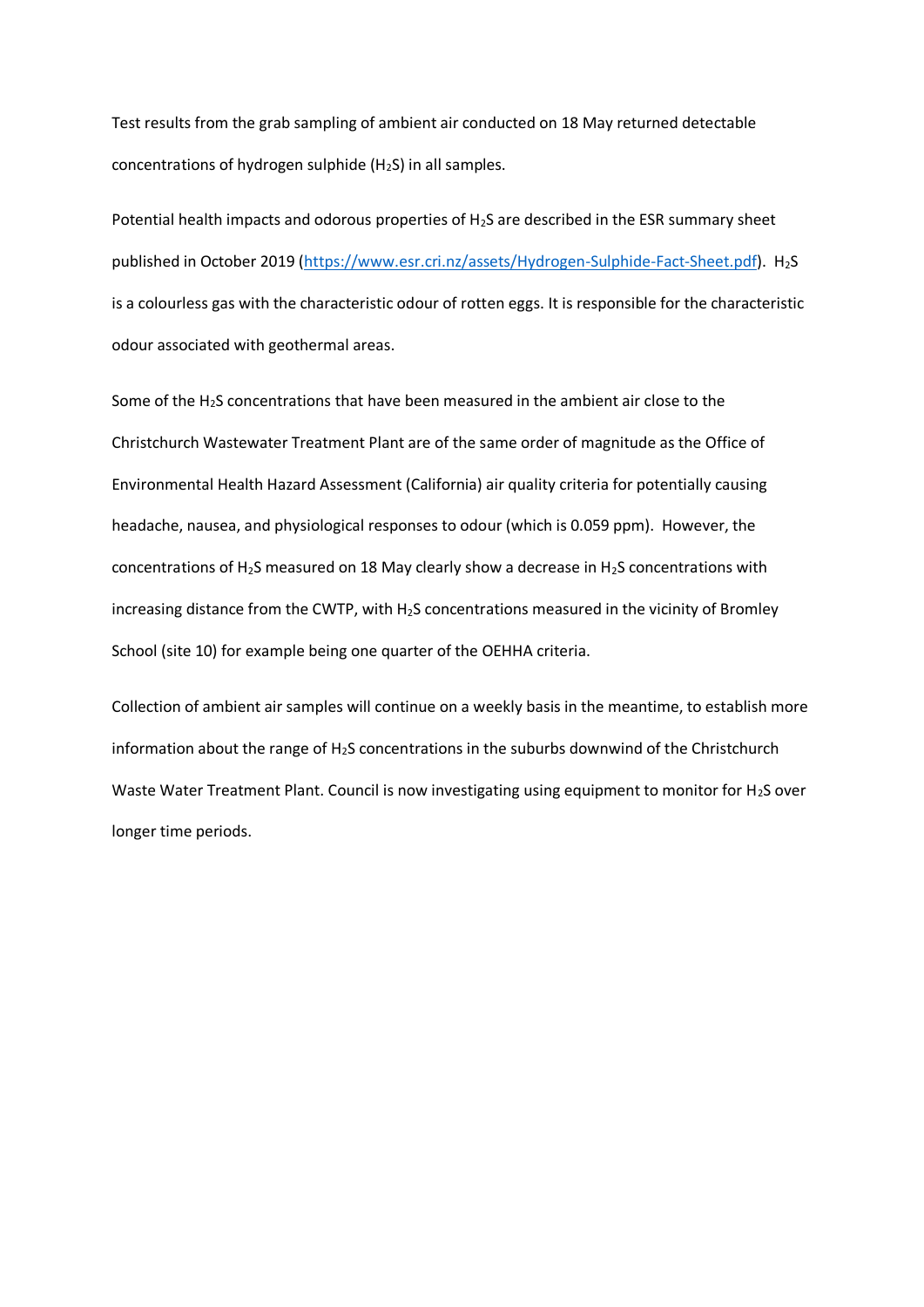

XR Pharmaceuticals Limited 61 Alpers Ridge Leamington 3432, New Zealand<br>Ph. +64 21 0813 7362 a@xph.co.nz; www.xph.co.nz

# Certificate of Analysis

Te Hononga Civic Offices Lab reference: 22-0023 53 Hereford Street, Christchurch

## Date received: 18/05/2022 Date analyzed: 18/05/2022<br>Report date: 19/05/2022 Kurt Scoringe **Report date:** 19/05/2022 **Report date:** 19/05/2022 Kurt.Scoringe@ccc.govt.nz Order No: Reference: 18th-May-2022

| <b>Laboratory ID</b>                             |      | 22-0023-1                         | 22-0023-2                                       | 22-0023-3                                                                                                  | 22-0023-4                              | 22-0023-5                         | 22-0023-6                        |
|--------------------------------------------------|------|-----------------------------------|-------------------------------------------------|------------------------------------------------------------------------------------------------------------|----------------------------------------|-----------------------------------|----------------------------------|
| <b>Customer ID</b>                               |      | Site 1 -<br><b>Cuthberts/Ruru</b> | Site 2 -<br>Cuthberts Rd.<br><b>Plant Gates</b> | Site 5 -<br>SH74 by Dam                                                                                    | Site 7 -<br><b>Pond Inlet</b>          | <b>Trickling filter 1</b>         | <b>Trickling filter 2</b>        |
| <b>Sampling time</b>                             |      | 18/05/2022, 10:40                 | 18/05/2022, 10:45                               | 18/05/2022, 10:10                                                                                          | 18/05/2022, 09:30                      | 18/05/2022, 09:15                 | 18/05/2022, 09:15                |
| Analyte (CAS)                                    | Unit |                                   |                                                 |                                                                                                            |                                        |                                   |                                  |
| monoterpenes                                     | ppbv | $<$ LOQ                           | 1100                                            | $<$ LOQ                                                                                                    | $<$ LOQ                                | 2220                              | 39                               |
| decamethylcyclopenta                             |      |                                   |                                                 |                                                                                                            |                                        |                                   |                                  |
| siloxane<br>$(541-02-6)$                         | ppby | $<$ LOQ                           | $<$ LOQ                                         | $<$ LOQ                                                                                                    | $<$ LOQ                                | $<$ LOQ                           | $<$ LOQ                          |
| ethanol<br>$(64-17-5)$                           | ppby | 21                                | 14                                              | $<$ LOQ                                                                                                    | 29                                     | $<$ LOQ                           | 13                               |
| heptanes                                         | ppby | $<$ LOQ                           | $<$ LOQ                                         | $<$ LOQ                                                                                                    | $<$ LOQ                                | $<$ LOQ                           | $<$ LOQ                          |
| hydrogen sulphide<br>$(7783 - 06 - 4)$           | ppby | 23                                | 172                                             | 39                                                                                                         | 368                                    | 48                                | 19                               |
| pentanes                                         | ppby | $\overline{7}$                    | $<$ LOQ                                         | $<$ LOQ                                                                                                    | $<$ LOQ                                | $<$ LOQ                           | 9                                |
| methane<br>$(74-82-8)$                           | ppby | 1934                              | 3063                                            | 1835                                                                                                       | 4842                                   | 3221                              | 1977                             |
| methanol<br>$(67-56-1)$                          | ppbv | $<$ LOQ                           | $<$ LOQ                                         | $<$ LOQ                                                                                                    | $<$ LOQ                                | $<$ LOQ                           | $<$ LOQ                          |
| methyl mercaptan<br>$(74-93-1)$                  | ppby | $<$ LOQ                           | $<$ LOQ                                         | $<$ LOQ                                                                                                    | 6                                      | 9                                 | $<$ LOQ                          |
| styrene<br>$(100-42-5)$                          | ppby | $<$ LOQ                           | $<$ LOQ                                         | $<$ LOQ                                                                                                    | $<$ LOQ                                | $<$ LOQ                           | $<$ LOQ                          |
| xylenes + ethylbenzene                           | ppby | $<$ LOQ                           | $<$ LOQ                                         | $<$ LOQ                                                                                                    | $<$ LOQ                                | $<$ LOQ                           | $<$ LOQ                          |
| benzene<br>$(71-43-2)*$                          | ppbv | $<$ LOQ                           | 49                                              | $<$ LOQ                                                                                                    | $<$ LOQ                                | 84                                | $<$ LOQ                          |
|                                                  |      |                                   |                                                 |                                                                                                            |                                        |                                   |                                  |
| <b>Laboratory ID</b>                             |      | 22-0023-7                         | 22-0023-8                                       | 22-0023-9                                                                                                  | 22-0023-10                             | 22-0023-11                        | 22-0023-12                       |
| <b>Customer ID</b>                               |      | Site 3a -<br>Shortland St.        | Site 4a -<br><b>Met Site</b>                    | Site 13 -<br><b>Energy Plant</b>                                                                           | Site 6a -<br><b>Affordable Storage</b> | Site 12 -<br>StJohns/<br>Seascape | Site 10 -<br><b>Bromley Sch.</b> |
| Sampling time                                    |      | 18/05/2022, 10:00                 | 18/05/2022, 10:05                               | 18/05/2022, 09:40                                                                                          | 18/05/2022, 10:17                      | 18/05/2022, 10:23                 | 18/05/2022, 10:30                |
| Analyte (CAS)                                    | Unit |                                   |                                                 |                                                                                                            |                                        |                                   |                                  |
| monoterpenes                                     | ppby | $<$ LOQ                           | 25                                              | 12                                                                                                         | 17                                     | 11                                | 20                               |
| decamethylcyclopenta<br>siloxane<br>$(541-02-6)$ | ppby | $<$ LOQ                           | $<$ LOQ                                         | $<$ LOQ                                                                                                    | $<$ LOQ                                | $<$ LOQ                           | $<$ LOQ                          |
| ethanol<br>$(64-17-5)$                           | ppby | 31                                | $<$ LOQ                                         | 38                                                                                                         | 6                                      | $<$ LOQ                           | 24                               |
| heptanes                                         | ppbv | $<$ LOQ                           | $<$ LOQ                                         | $<$ LOQ                                                                                                    | $<$ LOQ                                | $<$ LOQ                           | $<$ LOQ                          |
| hydrogen sulphide<br>$(7783 - 06 - 4)$           | ppbv | 91                                | $<$ LOQ                                         | 461                                                                                                        | 18                                     | 10                                | 14                               |
| pentanes                                         | ppbv | $<$ LOQ                           | 17                                              | $<$ LOQ                                                                                                    | $<$ LOQ                                | $<$ LOQ                           | $<$ LOQ                          |
| methane<br>$(74-82-8)$                           | ppbv | 2146                              | 1449                                            | 3438                                                                                                       | 1900                                   | 1648                              | 3589                             |
| methanol<br>$(67-56-1)$                          | ppbv | $<$ LOQ                           | $<$ LOQ                                         | $<$ LOQ                                                                                                    | $<$ LOQ                                | $<$ LOQ                           | $<$ LOQ                          |
| methyl mercaptan<br>$(74-93-1)$                  | ppbv | $<$ LOQ                           | $<$ LOQ                                         | 5                                                                                                          | $<$ LOQ                                | $<$ LOQ                           | $<$ LOQ                          |
| styrene<br>$(100-42-5)$                          | ppbv | $<$ LOQ                           | $\boldsymbol{9}$                                | $<$ LOQ                                                                                                    | $<$ LOQ                                | $<$ LOQ                           | $<$ LOQ                          |
| xylenes + ethylbenzene<br>benzene                | ppbv | $<$ LOQ                           | $<$ LOQ                                         | <loq< td=""><td><math>&lt;</math>LOQ</td><td><math>&lt;</math>LOQ</td><td><math>&lt;</math>LOQ</td></loq<> | $<$ LOQ                                | $<$ LOQ                           | $<$ LOQ                          |

This test report shall not be reproduced without the written permission of XR Pharmaceuticals